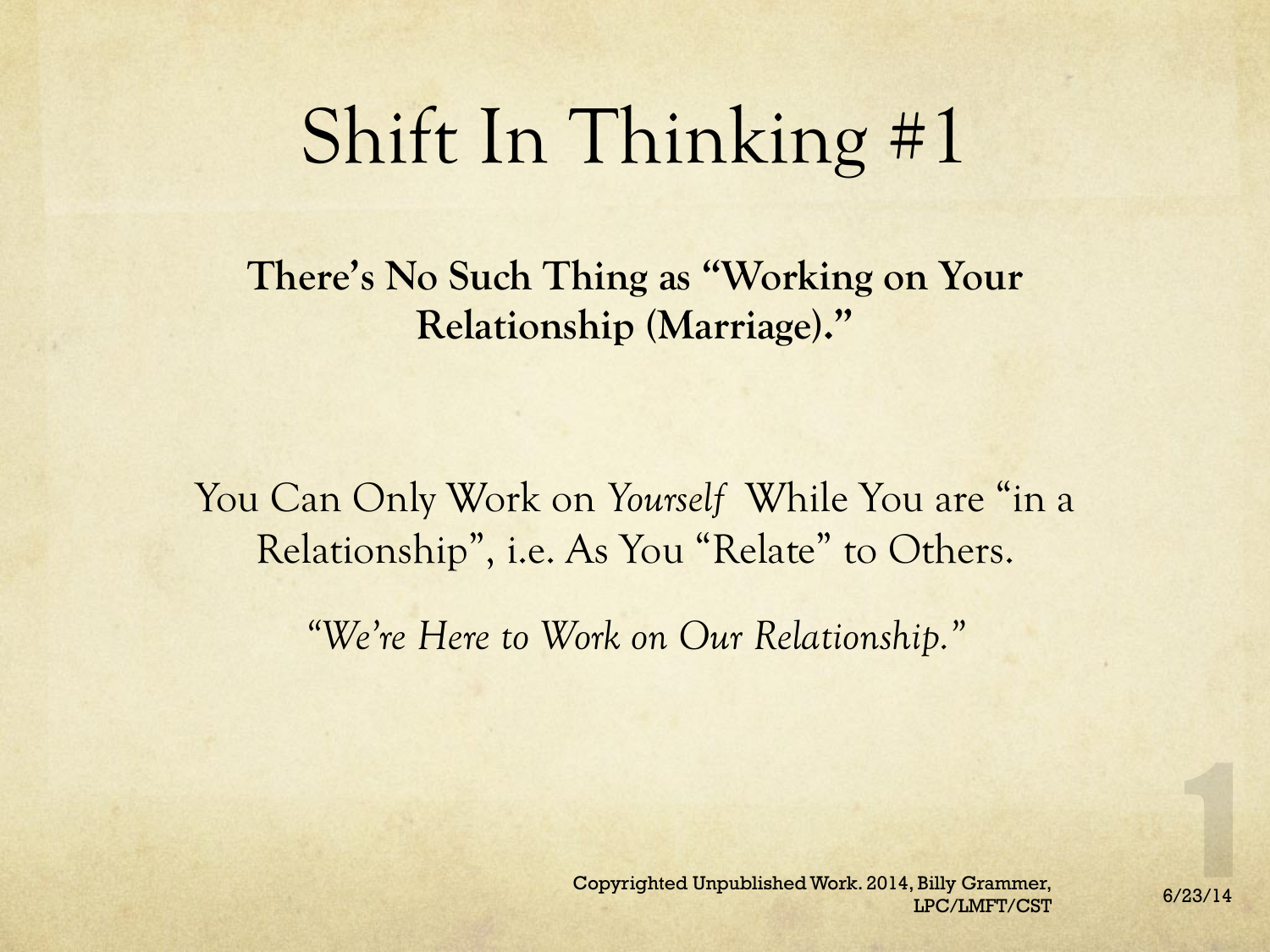### Make a Simple Shift in Thinking

Instead of Confronting your Spouse to Improve Your Relationship, Confront / Challenge Yourself First.

Instead of "Working on Your Relationship," Work on Yourself First!

> Search me, O God, and know my heart; Try me and know my anxious thoughts;

And see if there be any hurtful way in me, And lead me in the everlasting way.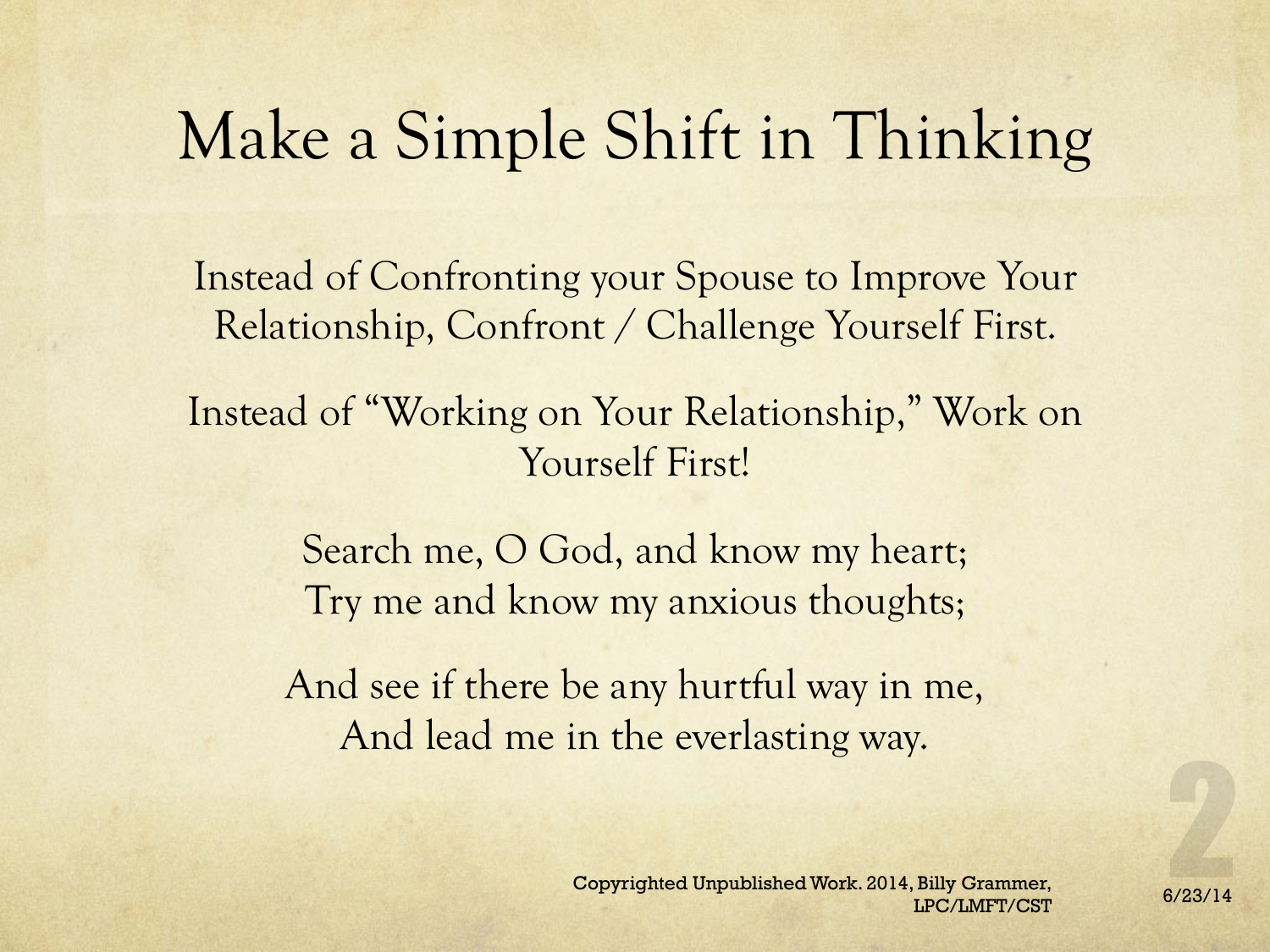# Shift in Thinking #2

**Imperfections, Differences and Conflict do not Kill Love in Any Marriage.**

**Lack of Self-Awareness, Lack of Ownership and Lack of Humility Kills Love**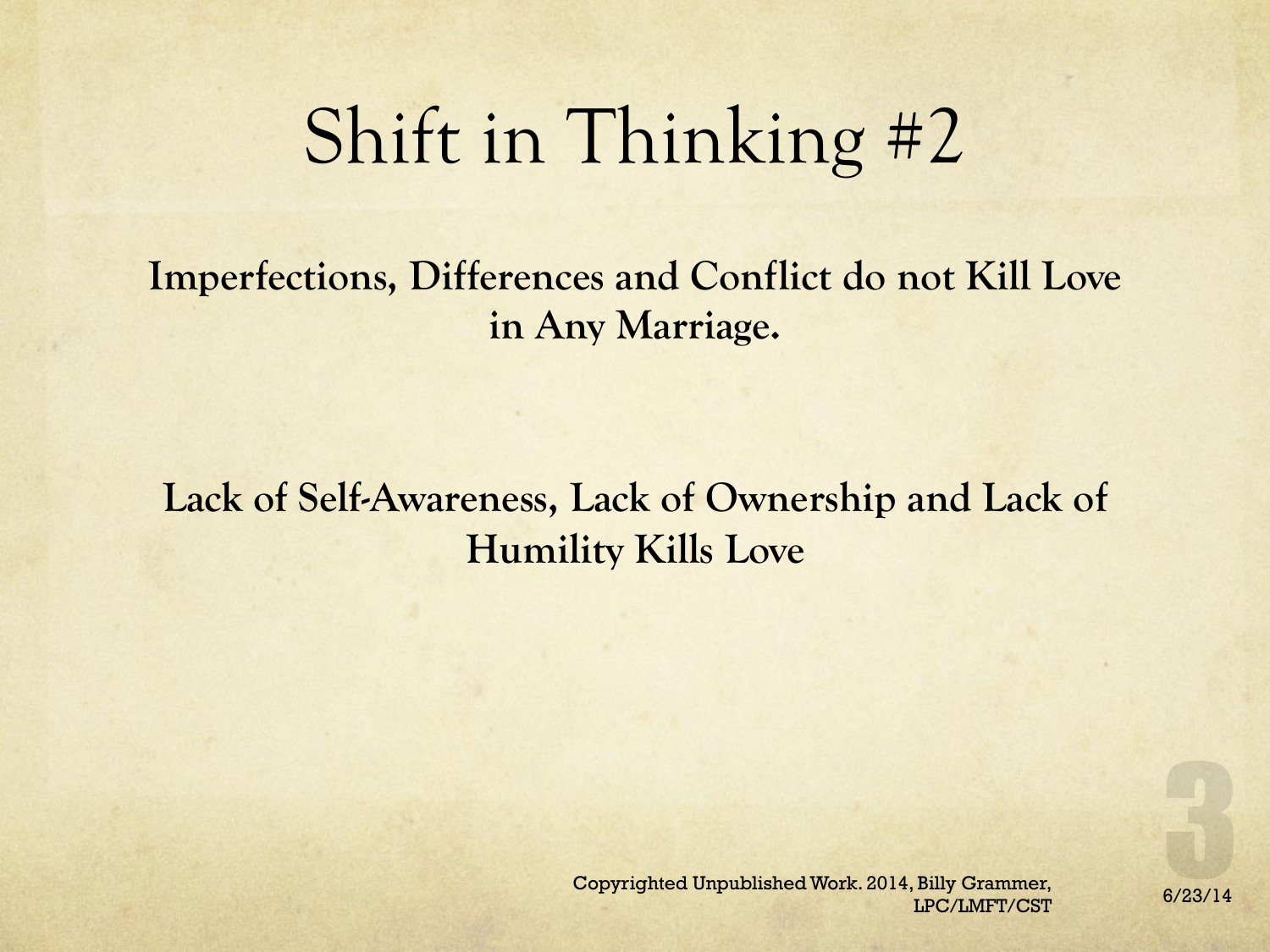## Shift in Thinking #3

### Don't Focus on Negatives to get a Positive!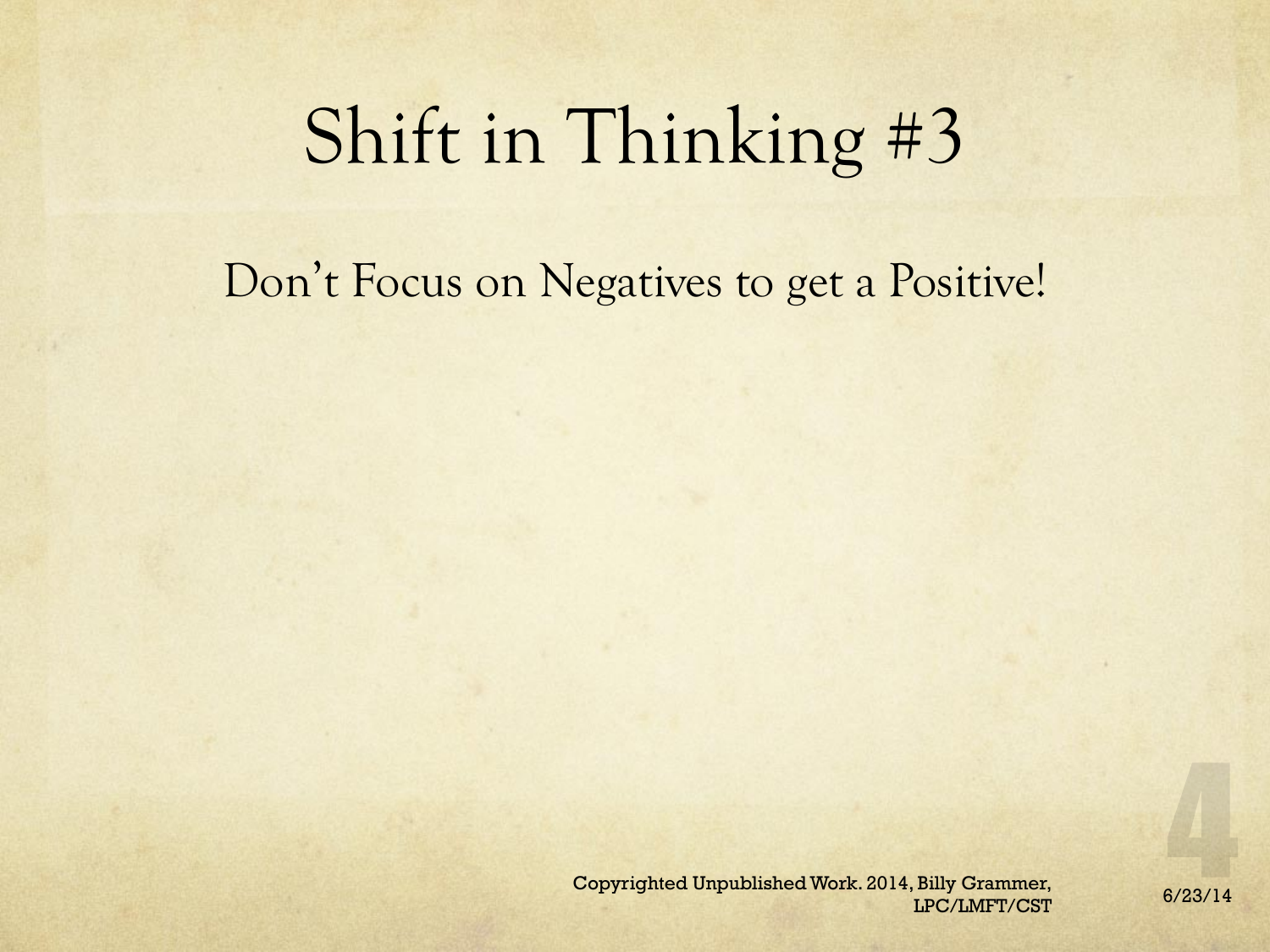### **Methods of Influence**

§ **Assume a Position of Protest** 

Attempt to Influence by Being Negative, Using Negative Emotions, Focusing on Faults and Deficiencies, Demanding to be "Right."

#### § **Assume a Position of Invitation**

Attempt to Influence through Connection, Using Positive Emotions, Validation and Affirmation. "Honey, Would you Please Consider . . ."